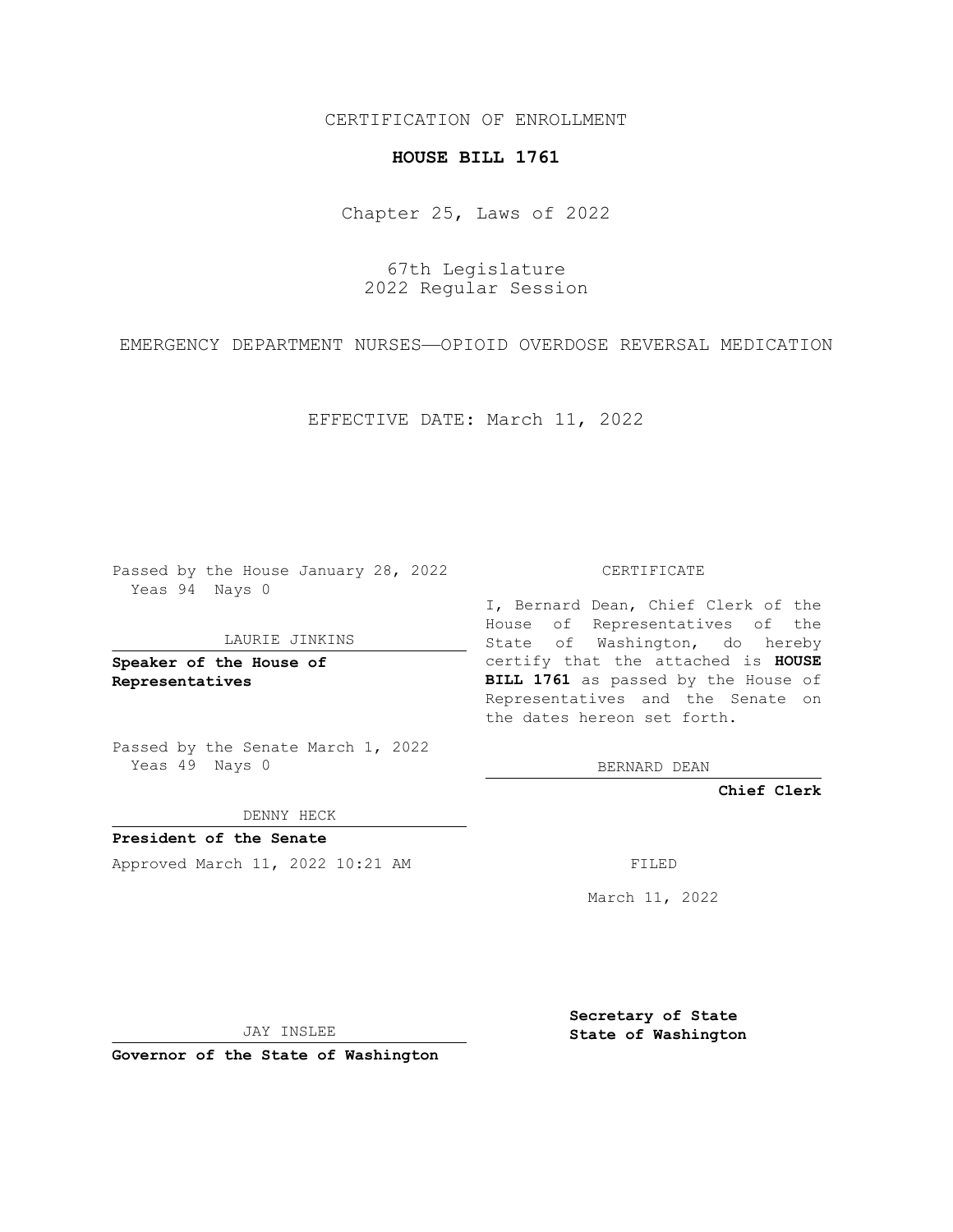## **HOUSE BILL 1761**

Passed Legislature - 2022 Regular Session

## **State of Washington 67th Legislature 2022 Regular Session**

**By** Representatives Schmick, Bateman, Bronoske, Cody, Dufault, Jacobsen, Macri, Pollet, Donaghy, Graham, Davis, and Chambers

Prefiled 01/04/22. Read first time 01/10/22. Referred to Committee on Health Care & Wellness.

 AN ACT Relating to allowing nurses to dispense opioid overdose reversal medication in the emergency department; amending RCW 3 70.41.480; and declaring an emergency.

BE IT ENACTED BY THE LEGISLATURE OF THE STATE OF WASHINGTON:

 **Sec. 1.** RCW 70.41.480 and 2021 c 273 s 2 are each amended to read as follows:6

 (1) The legislature finds that high quality, safe, and compassionate health care services for patients of Washington state must be available at all times. The legislature further finds that there is a need for patients being released from hospital emergency departments to maintain access to emergency medications when community or hospital pharmacy services are not available, including medication for opioid overdose reversal and for the treatment for opioid use disorder as appropriate. It is the intent of the legislature to accomplish this objective by allowing practitioners with prescriptive authority to prescribe limited amounts of prepackaged emergency medications to patients being discharged from hospital emergency departments when access to community or outpatient hospital pharmacy services is not otherwise available.

 (2) A hospital may allow a practitioner to prescribe prepackaged emergency medications and allow a practitioner or a registered nurse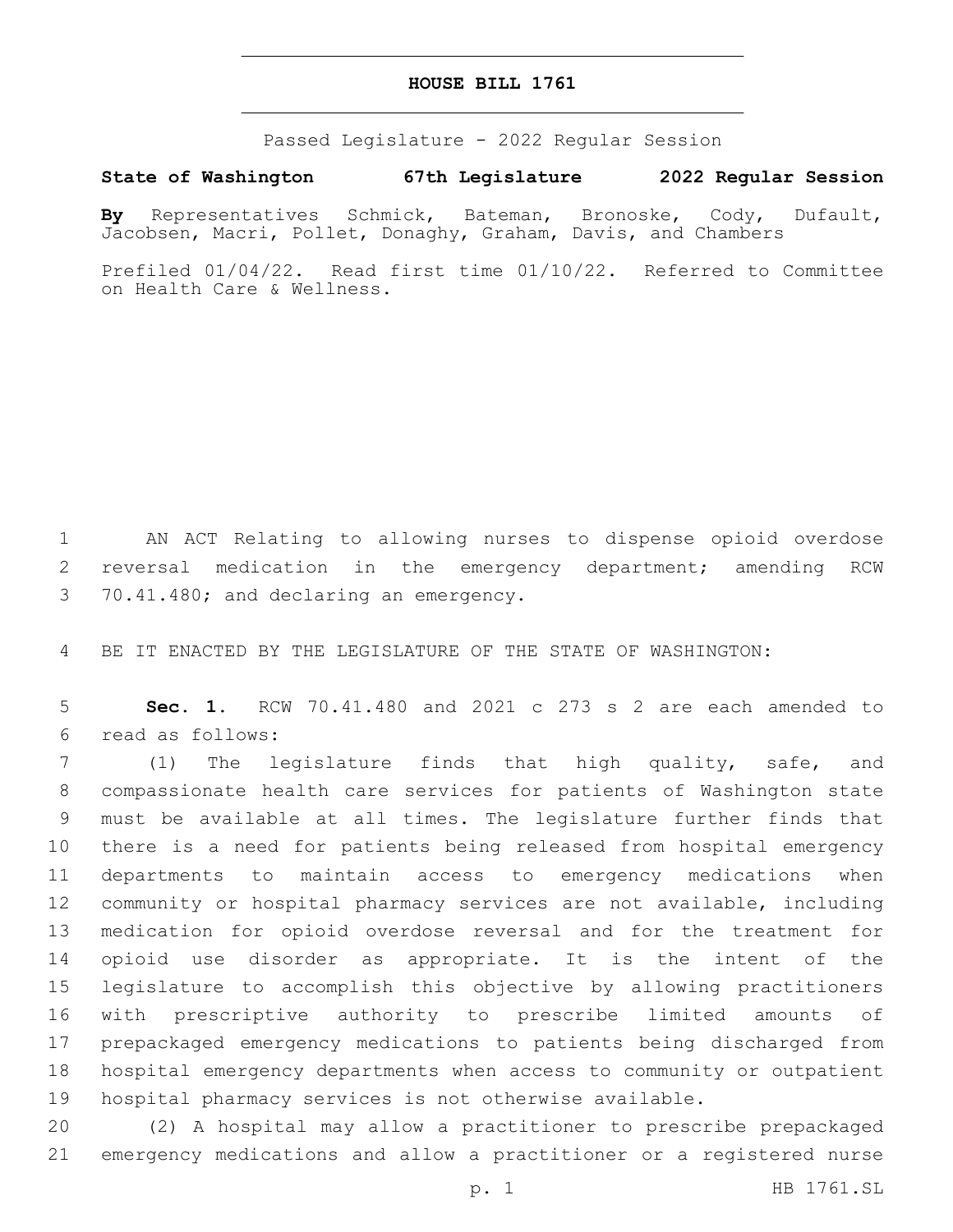licensed under chapter 18.79 RCW to distribute prepackaged emergency medications to patients being discharged from a hospital emergency 3 department in the following circumstances:

 (a) During times when community or outpatient hospital pharmacy 5 services are not available within ((fifteen)) 15 miles by road; or

 (b) When, in the judgment of the practitioner and consistent with hospital policies and procedures, a patient has no reasonable ability to reach the local community or outpatient pharmacy.

 (3) A hospital may only allow this practice if: The director of the hospital pharmacy, in collaboration with appropriate hospital medical staff, develops policies and procedures regarding the 12 following:

 (a) Development of a list, preapproved by the pharmacy director, 14 of the types of emergency medications to be prepackaged and 15 distributed:

 (b) Assurances that emergency medications to be prepackaged pursuant to this section are prepared by a pharmacist or under the supervision of a pharmacist licensed under chapter 18.64 RCW;

 (c) Development of specific criteria under which emergency prepackaged medications may be prescribed and distributed consistent 21 with the limitations of this section;

 (d) Assurances that any practitioner authorized to prescribe prepackaged emergency medication or any nurse authorized to distribute prepackaged emergency medication is trained on the types of medications available and the circumstances under which they may 26 be distributed:

 (e) Procedures to require practitioners intending to prescribe prepackaged emergency medications pursuant to this section to maintain a valid prescription either in writing or electronically in the patient's records prior to a medication being distributed to a 31 patient;

32 (f) Establishment of a limit of no more than a  $((forty-eight))$   $\frac{48}{1}$  hour supply of emergency medication as the maximum to be dispensed to a patient, except when community or hospital pharmacy services will 35 not be available within ( $(forty-eight)$ )  $48$  hours. In no case may the 36 policy allow a supply exceeding ((ninety-six)) 96 hours be dispensed;

 (g) Assurances that prepackaged emergency medications will be kept in a secure location in or near the emergency department in such 39 a manner as to preclude the necessity for entry into the pharmacy; 40 and